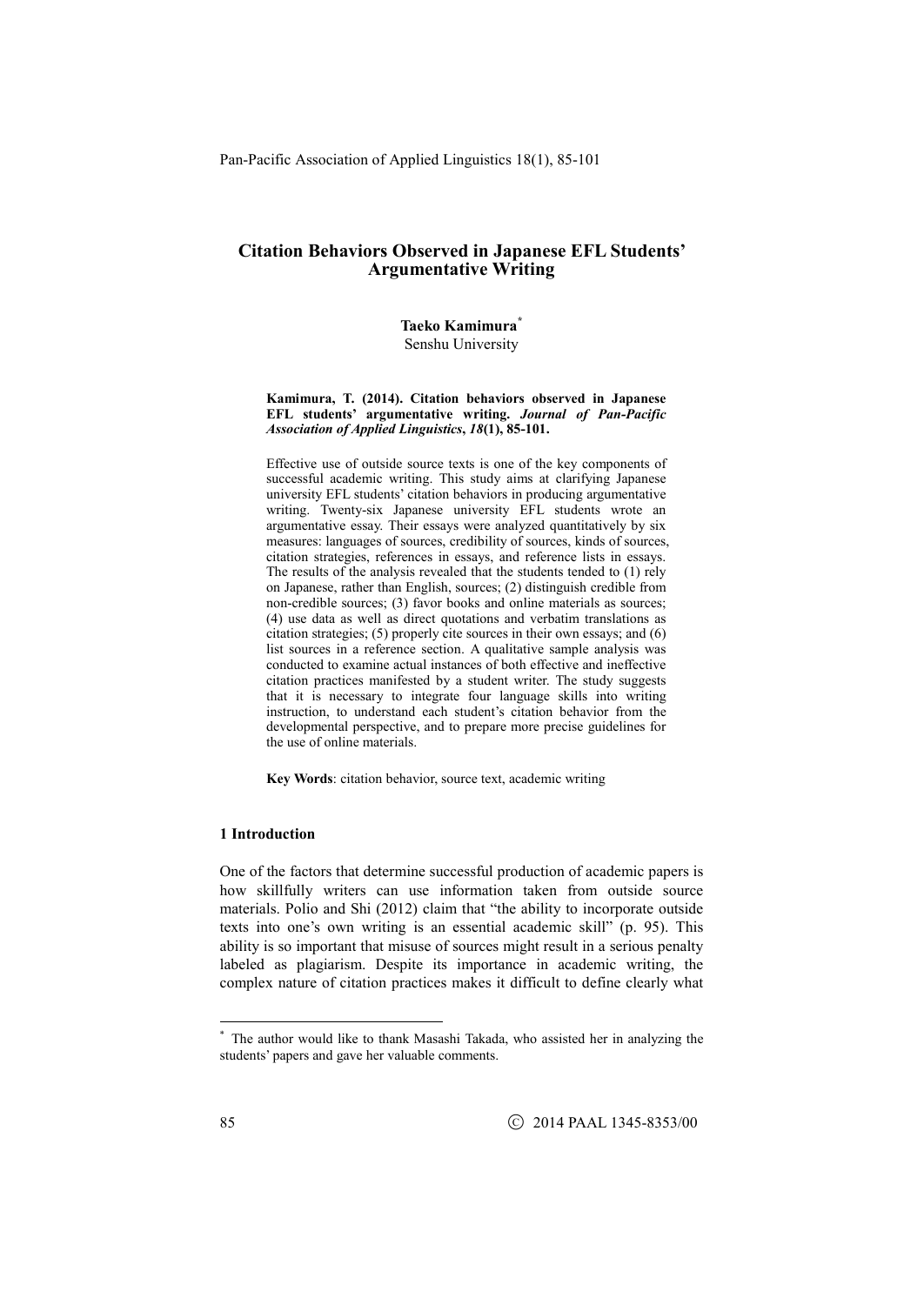makes appropriate and inappropriate use of outside source materials.

#### **2 Review of Literature**

Various studies have reported on the confounding nature of citation practices and text borrowing.

 First, several studies have pointed out that there exists cultural variation in the perception of textual borrowing (e.g., Bloch, 2001; Pennycook, 1994; Scollon, 1994). According to these studies, some cultures (e.g. Western cultures) emphasize individual textual ownership, whereas others (e.g., Asian cultures) allow for shared use of others' texts; thus, compared with American students who have well-developed notion of plagiarism, Asian counterparts who do not have an equivalent level of this concept are likely to have more lenient attitudes towards the use of others' texts.

In addition to cultural variation, disciplinary differences were also observed. Acknowledging sources in an academic paper was found to be more strictly required in the disciplinary fields such as humanities, arts, and social science than science (Hyland, 1999; Shi, 2012). In humanities, language or wording, i.g., how the writer explains their own and others' ideas, has much importance, whereas in science, ideas or content, i.e., what findings are displayed, is more emphasized. Consequently, the same writing where paraphrases and summaries of original texts are used could be judged by acceptable or unacceptable depending on to which academic discipline the readers belong. Moreover, teachers do not always have unanimous judgments on

plagiarized texts. Li and Casanave (2012), for example, describe a case where an instructor read and rated two essays written by two different ESL students from Hong Kong, respectively. The instructor regarded one composition as "patchwriting" (Howard, 1995), which corresponds to copying of the original text with superficial syntactic and lexical modifications. On the other hand, the other composition was rated as a well-integrated paper, where different academic viewpoints were synthesized. In reality, both of the compositions did not meet the standard of academic papers. The writer of the former composition read a text that was beyond her current English proficiency level, which resulted in copying a large portion of original texts, whereas the writer of the latter composition drew on secondary sources far more extensively without consulting primary sources. Along with such a within-instructor difference, between-instructor variance can also be found. The factors that cause this difference involve the teachers' disciplinary fields as was mentioned before, their individual judgment on common knowledge which requires no citation, and on the use of second-hand citation (Pecorari & Shaw, 2012).

 Finally, students' difficulties using outside sources result from different reasons. There are indeed students who plagiarize others' texts intentionally.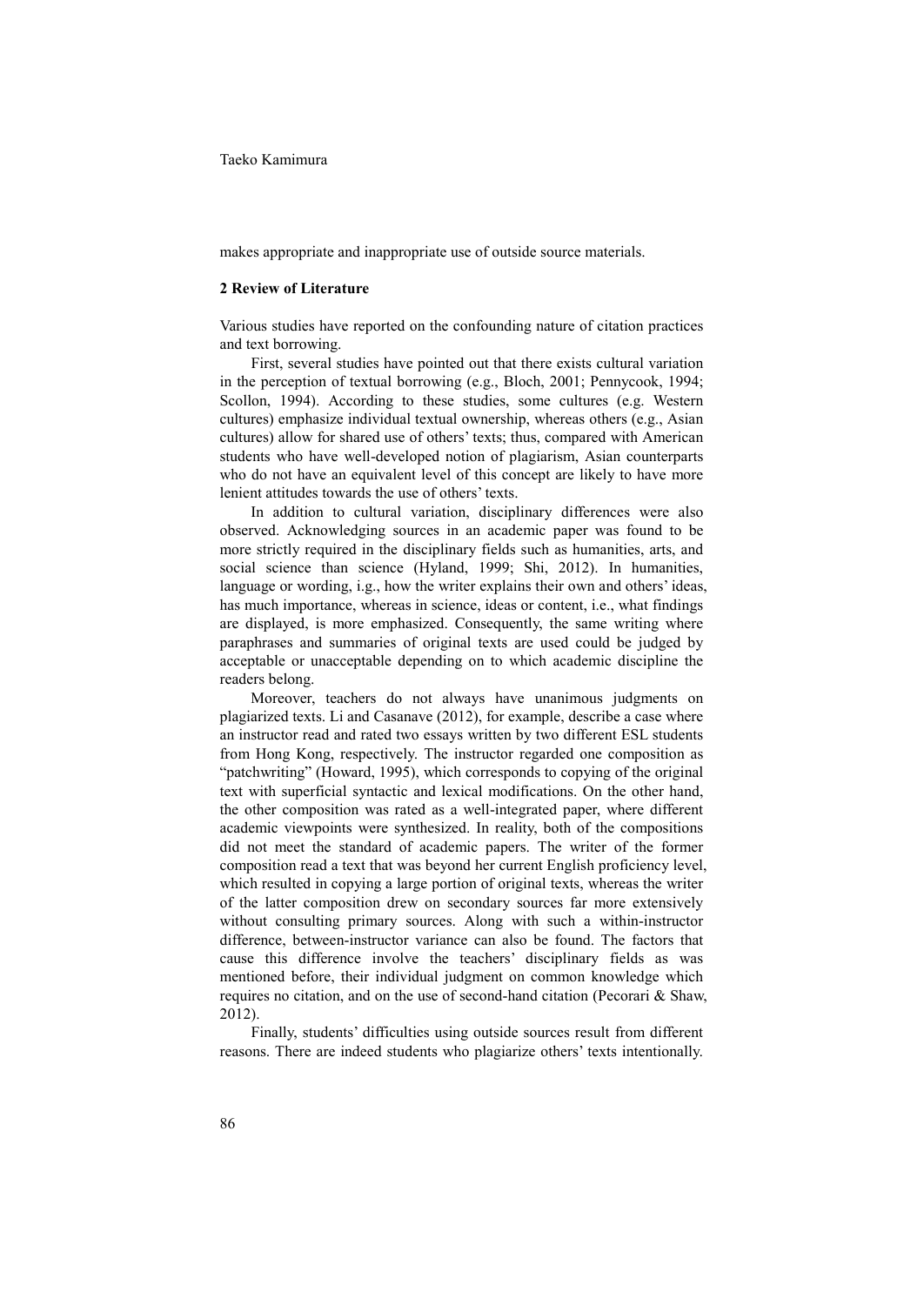However, as Petrić (2012) demonstrates, there are also students who fully understand that plagiarism is a serious academic crime, but due to multiple reasons, they are likely to copy or use direct quotations from the original sources instead of paraphrasing or summarizing them. These reasons include both positive ones that reflect the students' attempt to maintain vivid expressions in the original texts and stylistic variety; they also include negative ones that are related to their limited linguistic ability, their unfamiliarity with the content and register of the source texts, and "resistance against writing that has no significance" (Bloch, 2001, p. 220), as is often required in a writing assignment at school. When considering those students, it is impossible and inappropriate to dichotomize simplistically students' writing into either plagiarized or integrated.

 Thus, a variety of studies on ESL students' use of source materials can be found. However, in EFL contexts, especially in a Japanese context, only a few studies have been attempted to investigate students' citation practices. Rinnehart and Kobayashi (2005) investigated Japanese university students' perception of outside source use in L1 writing and found that the students did not have a clear notion of citation practices and they were not taught how to use source materials in L1 composition at the secondary school level. Dryden (1999), from a Westerner's point of view, argues that in Japanese academic fields, both professors and students are far more permissive of coping and plagiarism than their Western counterparts. He attributes this tendency to the tradition of Japanese education where transmission of knowledge from teachers to students, and from seniors to juniors, carries much value. Aside from these studies in L1 literacy education, the number of Japanese students' citation behaviors in EFL composition is scarce. Kamimura (2013) investigated the effects of integrated instruction on Japanese EFL students' production of argumentative writing. In examining the students' essays, she included in analytical measures some citation strategies such as use of L1 text and direct quotations. The focus of her study, however, was placed on assessing the effects of integrated instruction, and not on uncovering the students' citation behavior. The present study, therefore, was conducted to collect baseline data on Japanese EFL students' citation behaviors when they produce argumentative essays in EFL so that we can develop effective writing instruction in the use of outside source materials.

# **3 Purpose of the Study**

The purpose of the present study is to investigate how Japanese EFL students use outside source materials when they write argumentative essays. Specifically, the following research questions were posed:

1. Do Japanese university EFL students use more English source materials than Japanese ones?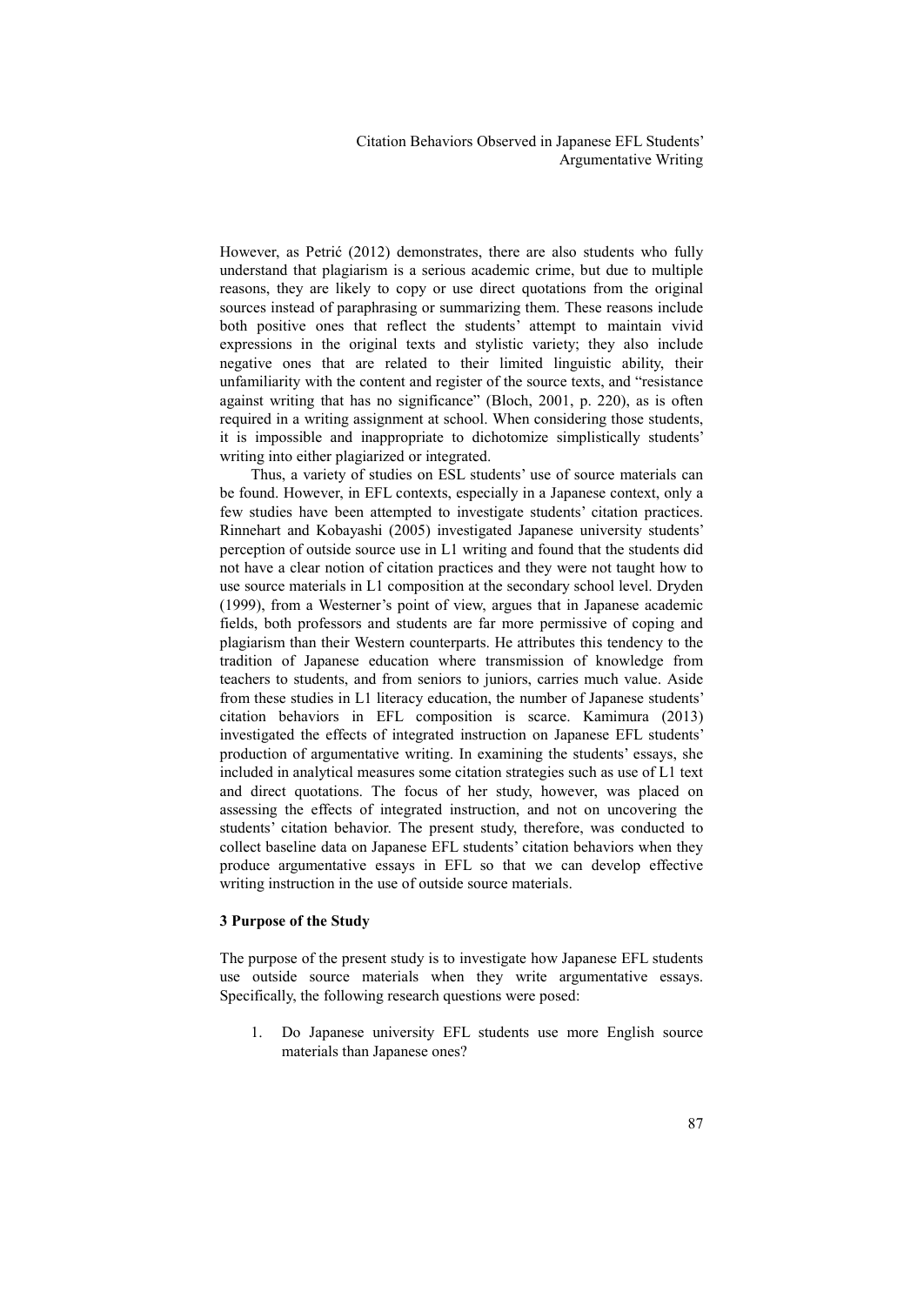- 2. Do they use credible source materials?
- 3. What kinds of source materials do they use?
- 4. How do they integrate information in source materials into their writing?
- 5. Do they acknowledge the sources in their essays?
- 6. Do they provide reference sections in their essays?

# **4 Procedure**

# **4.1 Participants**

Twenty-six EFL Japanese students participated in the present study. They were first-year students who majored in English in a four-year Japanese university. They attended writing classes entitled "Composition 1" and "Composition 2," where they were taught EFL academic writing. Their English proficiency level was judged to be intermediate with the average score of 511 points on the TOEIC test<sup>®</sup>.

#### **4.2 Data collection**

#### **4.2.1 Writing assignment**

In "Composition 1," the students mainly produced narrative and descriptive writing in English. In "Composition 2," after they produced two expository essays and a short argumentative essay in class, they were told to write an argumentative essay as a take-home assignment. The writing prompt was as follows:

 Some people say that it is better to live in an urban area, while others argue that it is better to live in the country. Which position do you take? Give specific reasons and use outside source materials to support your position.

In three weeks, they submitted both the essay and photocopies of the outside source materials. On the photocopies, they highlighted the parts that they integrated into their own writing.

# **4.2.2 Previous writing instruction**

Before the students were given the writing assignment, they received general instruction in how to write an English essay, which has a hierarchical structure. Namely, they learned that (1) an English argumentative essay consists of three parts, i.e., an introduction, body, and conclusion, (2) a writer's argumentative position needs to be presented in a thesis statement,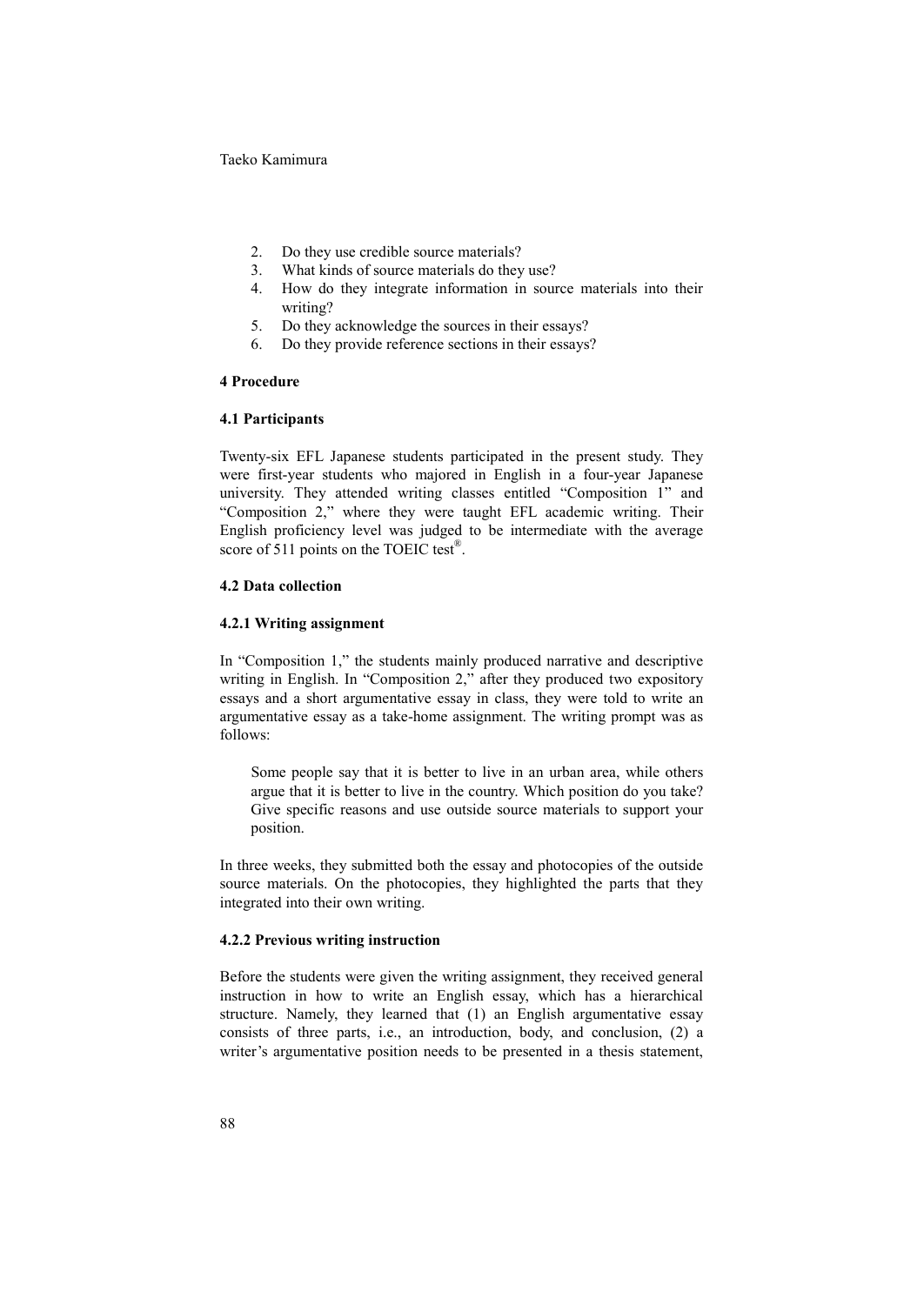(3) the position needs to be supported by reasons, and (4) the reasons need to be further supported by evidence taken from outside sources (Bailey, 2006; Tajino, Steward, & Dalsky, 2010). Next, the students were shown a model essay written according to the APA Style (2010). Because the study attempted to collect baseline data on the students' citation behaviors, they were not given detailed explanations on what sources are appropriate or inappropriate and also how the sources should be integrated in their own writing.

# **4.3 Data analysis**

The source materials found in the students' essays were analyzed by two researchers according to five different measures: (1) languages of sources, (2) credibility of sources, (2) kinds of sources, (3) citation strategies, (4) references in essays, and (5) reference lists in essays. One researcher was an EFL instructor who had a Ph.D. in English and had more than twenty-year experience in teaching EFL at a Japanese university, while the other was an MA student who was enrolled in a graduate course of applied linguistics and had one-year experience in teaching EFL at a nurses' school. When they analyzed data and any discrepancies occurred, they discussed them thoroughly until they reached full agreement.

#### **4.3.1 Analytical measures**

#### 1) Languages of sources

The source materials that the students used in their compositions were divided into two groups depending on whether they were written in the students' L1, i.e., Japanese, or their L2, i.e., English. If the students used a work that was originally written in English and translated into Japanese, that work was considered to be a Japanese material. 2) Credibility of sources

Credibility of each source materials used in the students' essays was examined. Works written by experts in a specific discipline were defined as credible; those written by non-specialists for the general public were considered to be non-credible sources. Examples of a credible source were a book on Japanese economy written by an economist and a webpage issued by a governmental organization such as the Japanese Ministry of Land, Infrastructure, Transport and Tourism.

# 3) Kinds of sources

The source materials were classified into four kinds, i.e., (1) online materials,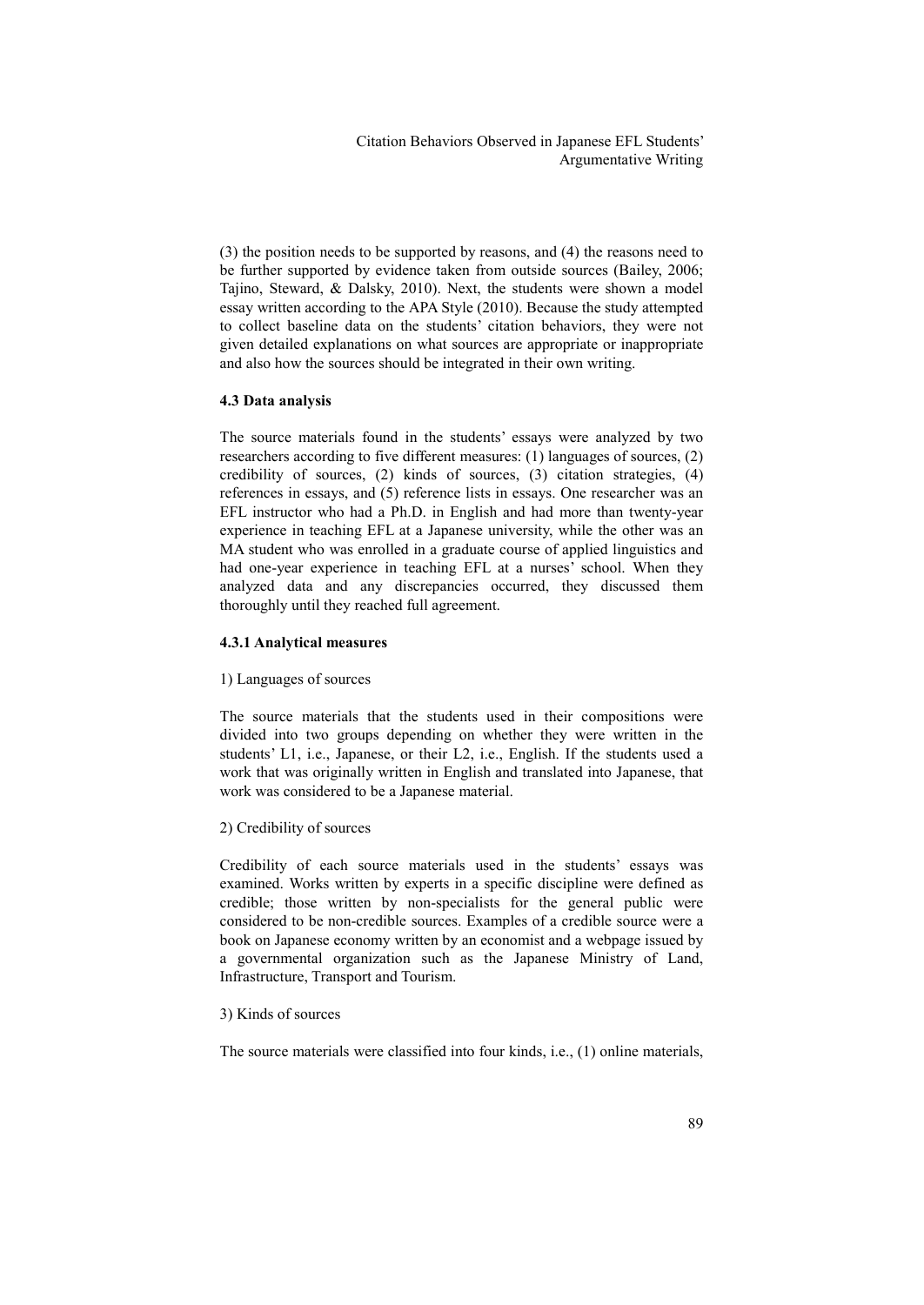(2) books, (3) journals, and (4) newspapers. Online materials included webpages issued by government and municipal offices. Journal and newspaper articles were classified as such, instead of online materials, even if the students used their online versions.

4) Citation strategies

The next analytical point was to classify the ways in which the students integrated information taken from the source materials into their own compositions. Five citation strategies were considered: (1) the use of data in the source materials, (2) a direct quotation including a verbatim translation of the English materials into Japanese, (3) paraphrase, (4) summary, and (5) patchwork. The first strategy was using statistics presented in the sources. The second strategy was employing a verbatim repetition of the original texts. This strategy included two types depending on whether the original text was written in English or Japanese: (a) a direct quotation, that is, exact copying of a writer's words in an original English text, and (b) a verbatim translation of Japanese phrases and sentences into English. The third strategy, a paraphrase, is a reproduction of a writer's words by using different words, whereas the fourth strategy, a summary, is a condensed restatement of someone else's ideas; the difference between the two, therefore, lies in whether reproduction is made on the linguistic or ideational level. The fifth strategy is a patchwork, which is piecing together phrases and sentences in the source texts. Examples of the five strategies used in the students' essays are shown in Appendix, with all syntactic and lexical errors left intact.

#### 5) References in essays

The students' essays were examined to observe whether or not each source in the students' compositions was properly cited, with an author's name, a publication year, and, if necessary, page numbers. Here, the focus of the analysis was placed on investigating whether the students acknowledged the original authors whenever they used these authors' words or ideas.

#### 6) Reference lists in essays

Lastly, whether each source found in the students' essays was listed in a reference section was examined.

# **4.3.2 Quantitative analysis**

Chi-square tests (tests of goodness of fit, Takeuchi  $\&$  Mizumoto, 2012) were administered to examine whether there were any statistical differences between categories set up for each of the six measures mentioned above.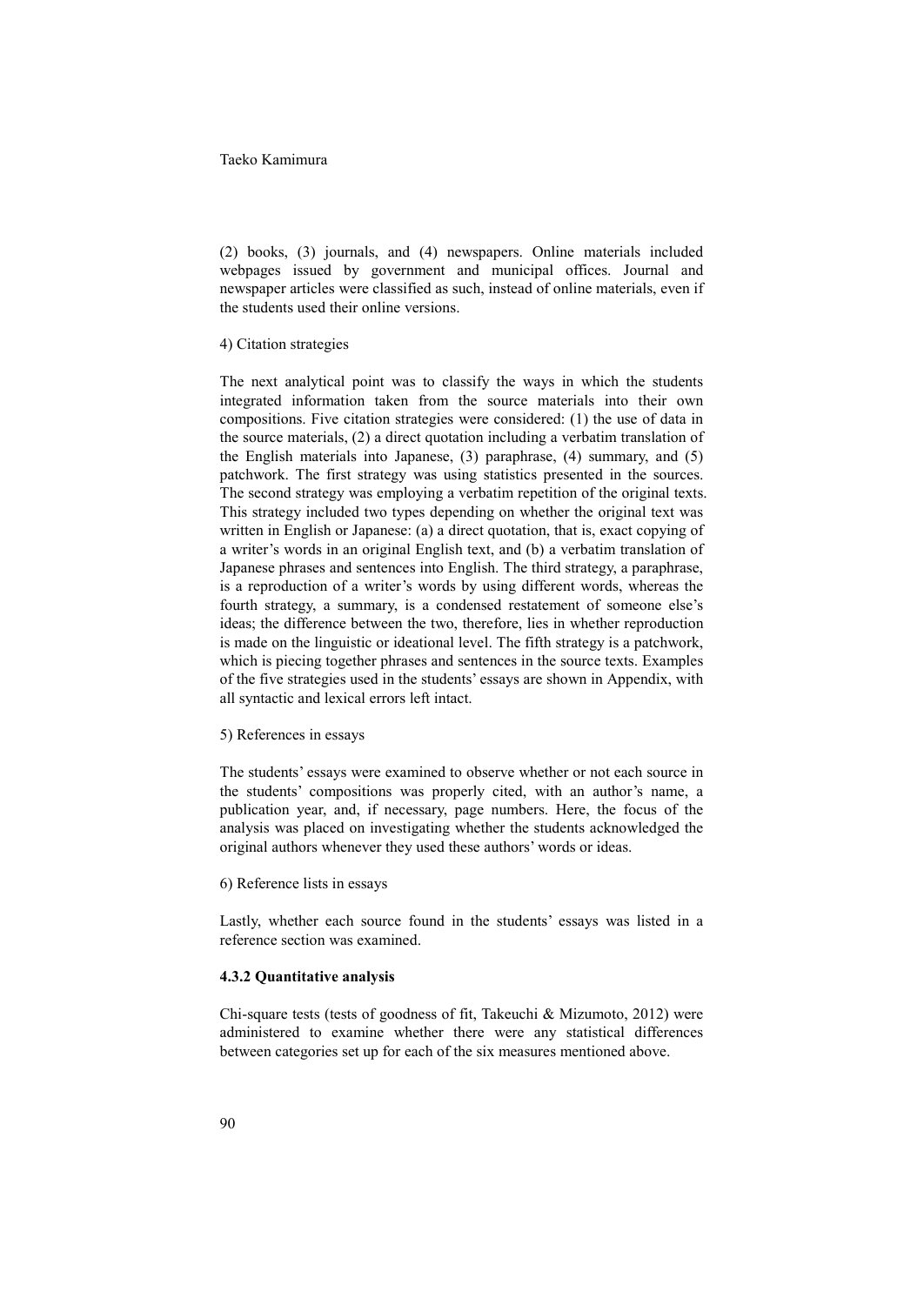# **4.3.3 Sample analysis**

Sample analysis of an actual students' essay was attempted in order to substantiate the results obtained by quantitative analysis.

# **5 Results and Discussion**

#### **5.1 Results of quantitative analysis**

### **5.1.1 Language of sources (RQ 1)**

It was found that the students drew on the total of 46 sources in their compositions, and out of these 46, 32 were English sources (69.57%) while 14 were Japanese sources (30.43%). The analysis of a chi-square test revealed that there was a statistical difference between the students' use of Japanese and English source materials ( $\chi^2$ =7.04, p=.008). The students relied on a greater number of Japanese, rather than, English materials. This suggests that English texts are not familiar enough for Japanese first-year students to read or even search for on their own. Integrating other's texts into their own writing requires both reading and writing skills. To assuage the cognitive load imposed by these two language skills, the students might have drawn on texts written in their L1, Japanese, as reading materials. Another possible reason is that some of the students might not have been equipped with an academic skill to find suitable English texts in the library or on Internet.

# **5.1.2 Credibility of sources (RQ 2)**

Out of the total 46 sources, 38 (82.61%) were credible, and eight (17.39%) were non-credible, with the difference being statistically significant ( $\chi^2$ 2  $=19.57$ ,  $p=.000$ ). It seems that it is not a difficult task for Japanese university students to distinguish credible from non-credible source materials.

# **5.1.3 Kinds of sources (RQ 3)**

Table 1 shows the number and percentage of each kind of sources.

Table 1. Kinds of Sources

| Source            | Number | Percentage |
|-------------------|--------|------------|
| Online materials  | 14     | 30.43%     |
| <b>Books</b>      | 25     | 54.35%     |
| Journals          |        | 8.7%       |
| <b>Newspapers</b> |        | $6.52\%$   |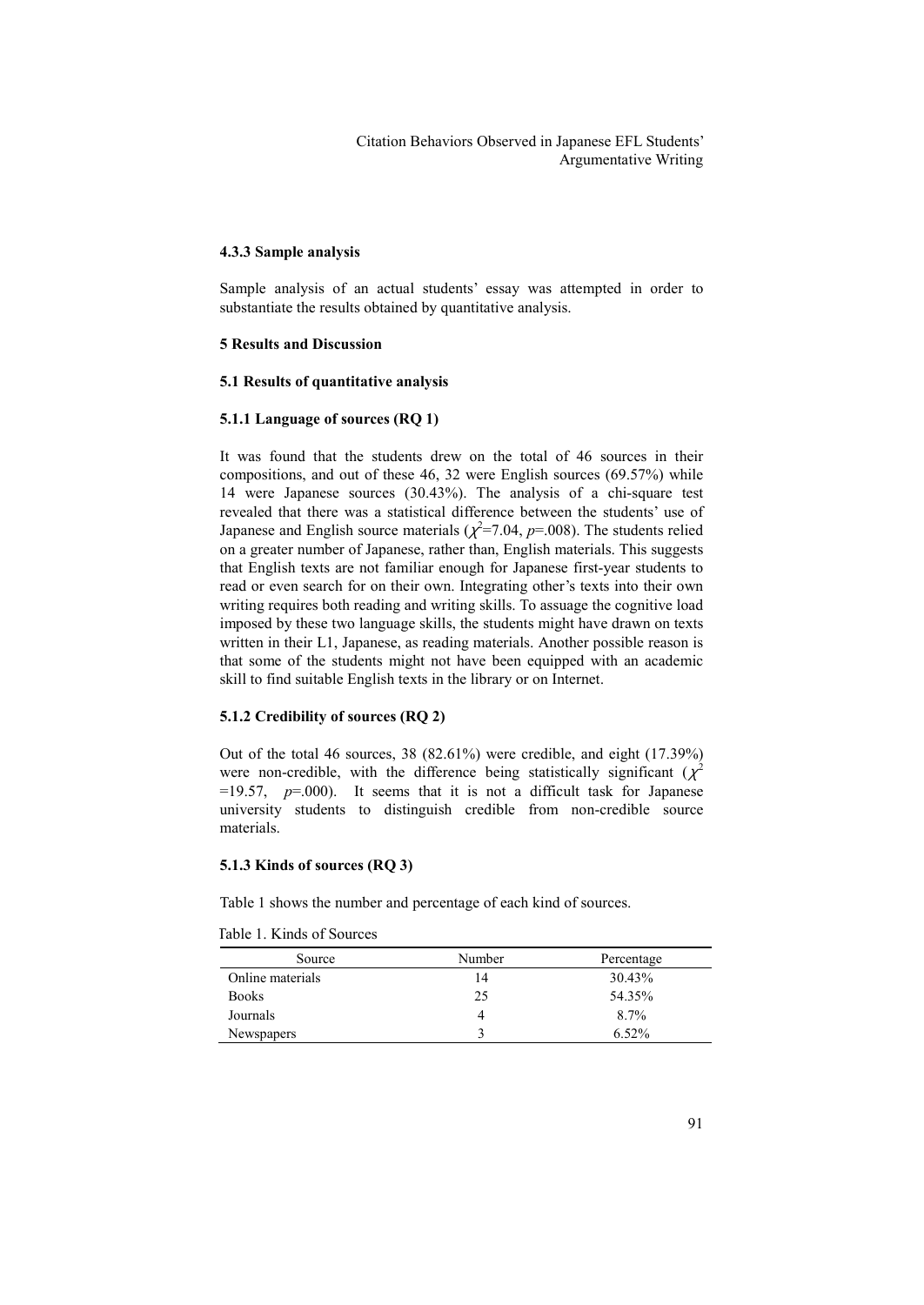Books (54.35%) were most widely used sources, and online materials (30.43%) followed them. Both journals (8.7%) and newspapers (6.52%) were rarely used by the students. The difference among these four types of sources was found to be at the significant level ( $\chi^2$  = 27.57, p = .000).

This result suggests that books are the most familiar texts which Japanese students are likely to refer to when they attempt to search for new information. Online materials are also accessible media for today's students who live in a society where information technology is highly developed; webpages and online articles can be easily accessed both in and out of school. Journals and newspapers are less frequently used as teaching materials in language classes, as compared with content classes; therefore, they might not be familiar types of references for students when they write compositions in EFL.

# **5.1.4 Citation strategies (RQ 4)**

Table 2 demonstrates the number and percentage of each of the five citation strategies used by the students. A significant difference among citation strategies was observed in this analytical measure  $(\chi^2 = 37.26, p = .000)$ .

The most frequently used strategies were direct quotations and verbatim translations (50%). As Petrić (2012) states, direct quotations are the most rudimentary citation practice because the students do not need to change any words in the original texts. As stated in 5.1.1, the students heavily relied on Japanese sources, and when citing Japanese texts, they used verbatim translations, which correspond to direct quotations in the case of English original texts.

| Citation strategy                     | Number         | Percentage |
|---------------------------------------|----------------|------------|
| Use of data                           | 14             | 30.43%     |
| Direct quotation/verbatim translation | 23             | 50%        |
| Paraphrase                            |                | $2.17\%$   |
| Summary                               | 6              | 13.04%     |
| Patchwork                             | $\overline{c}$ | 4.35%      |

Table 2. Citation Strategies

Paraphrases (2.17%) and summaries (13.04%) were not frequently used. Compared with direct quotations and verbatim translations, paraphrases and summaries require more complicated and sophisticated linguistic operations, and therefore, the students at the intermediate EFL level might not have had these strategies at their disposal yet.

The second most popular strategy was the use of data (30.43%). This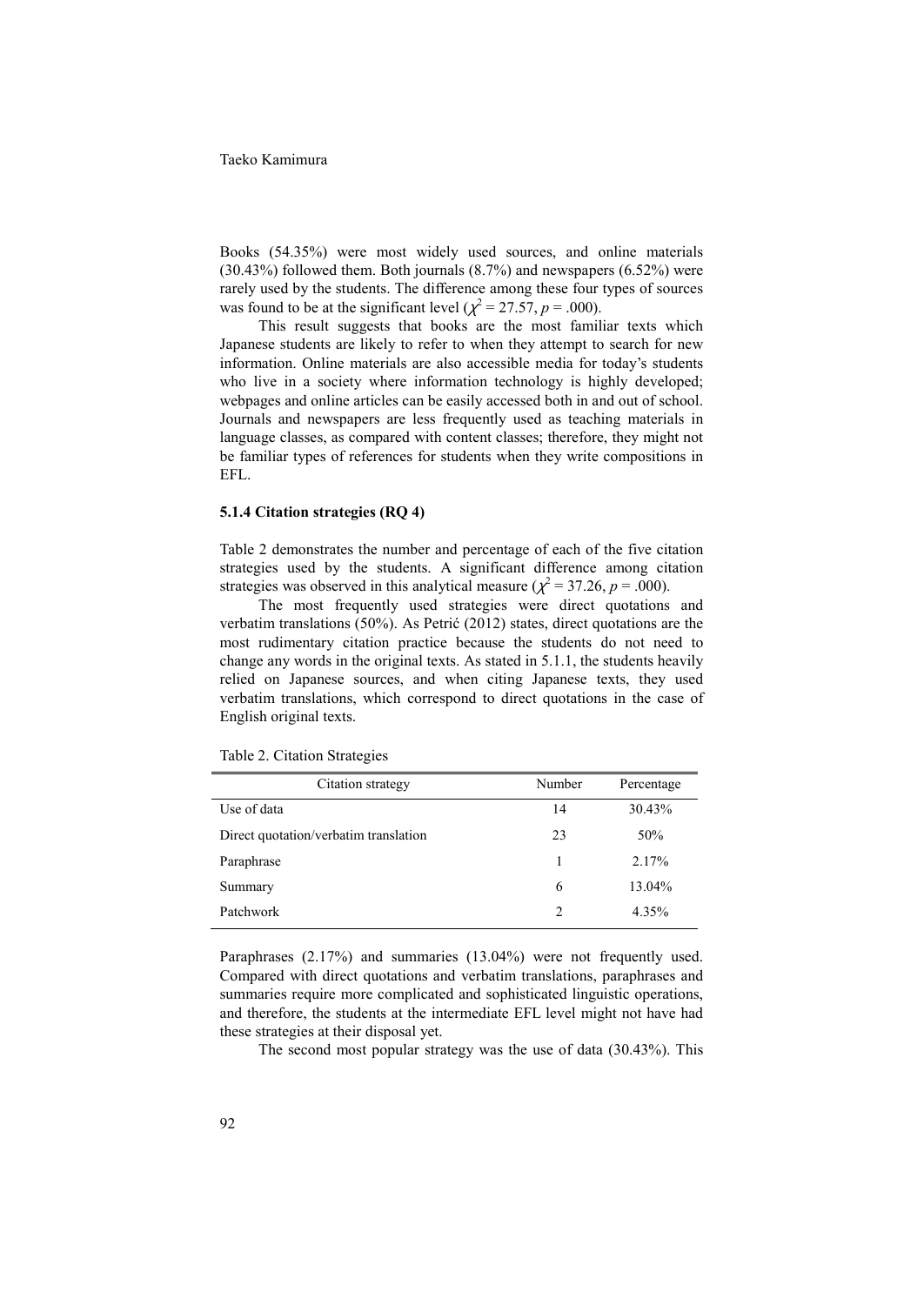result might be related to the nature of the writing prompt. Because the students were told to argue for either city or country life, they tended to support their positions by relying on statistics presented in websites of government and municipal offices located in urban or rural areas. With the development of information technology, students will use data and statistics obtained by online media more extensively in the future when they write academic writing. Only two instances of a patchwork (4.35%) were observed. This

strategy is piecing together several parts of the same source material without acknowledging the author and his/her work. The students who employed this type of strategy are those that are most likely to be accused of plagiarism. Though the number of the students who used patchworks was small, care should be taken to teach these students to realize the importance of citing others' works whenever they use them in writing compositions.

#### **5.1.5 References in essays (RQ 5)**

It was found that 33 sources (71.74%) were properly cited, and the remaining 13 (28.26%) were not cited in the students' essays; the difference between the two groups was found to be at the significant level ( $\chi^2 = 8.70$ ,  $p = .003$ ). It seems that majority of the students succeeded in properly citing original sources. However, more than a quarter of the students still failed in performing this citation practice, and this suggests that more instruction in this respect was needed for these students.

# **5.1.6 Reference lists in essays (RQ 6)**

Out of the 26 essays, 20 (76.92%) included a reference section where works used in the essays were listed, whereas six (23.08%) did not have a reference section. According to a chi-square test, the difference between these two groups was found to be significant ( $\chi^2$  = 7.54, *p* = .006). This suggests that providing a reference section is not a difficult task for Japanese EFL students. Approximately a quarter of the students, however, did not include a reference list, which means that not all the students had internalized a skill of writing a reference list, and care should be taken to teach the students how to list references by using various examples of references.

#### **5.2 Quantitative analysis (sample analysis)**

This section will demonstrate a representative sample essay written by a student in this study to clarify several positive as well as negative citing behaviors which the quantitative analysis cannot uncover. The sample essay is shown with all the grammatical and lexical errors left intact.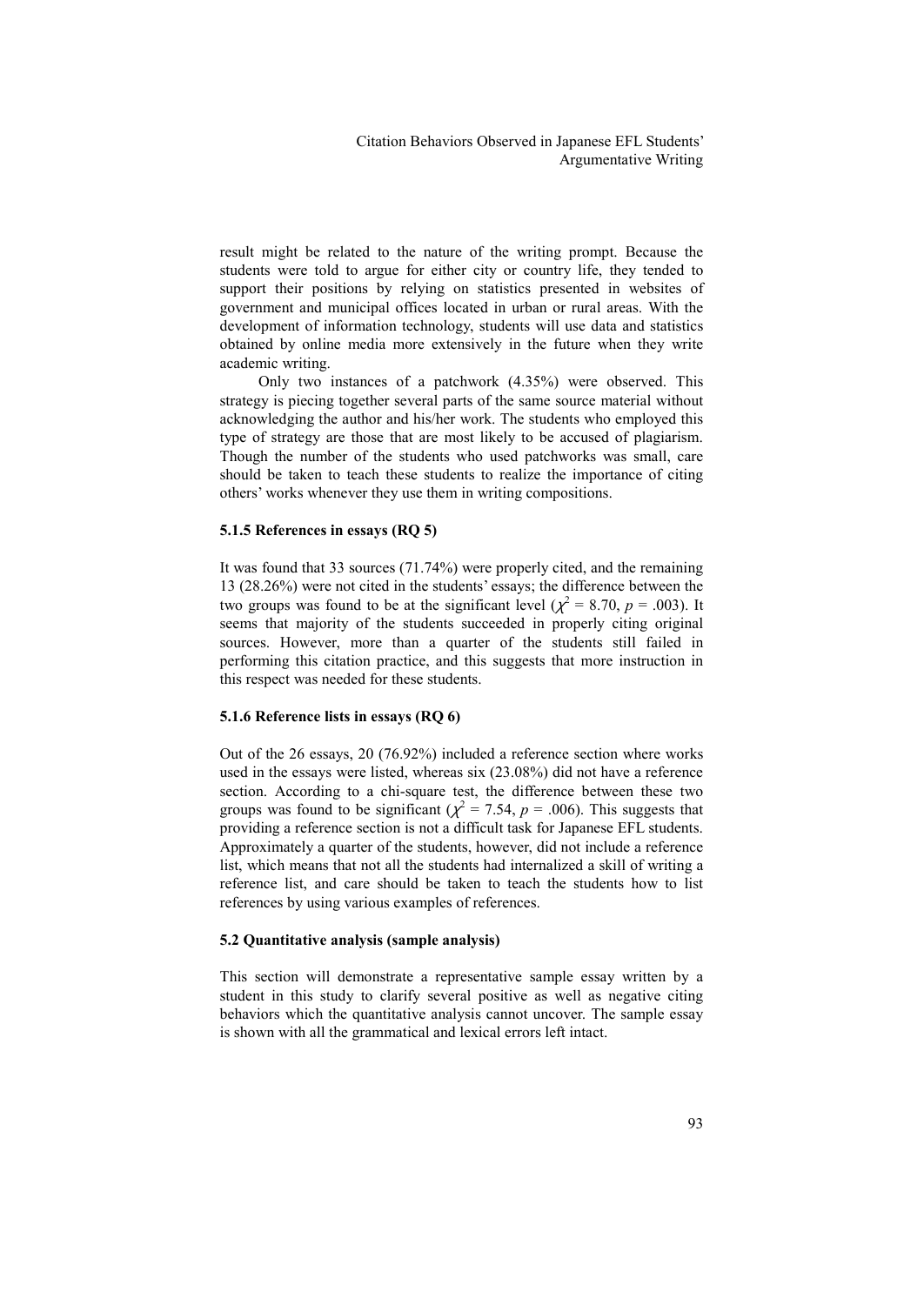#### **5.2.1 Representative sample writing**

Sample 1 was written by Student 5. This sample was chosen because it demonstrated a typical pattern of citing practices that the students in this study displayed.

# **Sample 1 (Student 5)**

 I would like to recommend to you to live in an urban city. There are several reasons. For example, we can go to various places. And living in urban city is sometimes convenient for us. I will explain these this time.

 First, I will account about detailed reason why we can go to many places. The biggest reason is abundance of means of transportation. (1)**According to East Japan Railway Company (2011), it is Shinjuku Station that has got on most in Japan in one day. 734,154 persons have ridden from there. Over 10 lines pass in this station.** We can go to amusement park, tourist spot, and so on. If it can go to many places, it will be said that it has much experience. (2)**According to Ueno (2005), it turns out that an improvement of traffic access has a big effect in promotion of exchange.** In case of living in country, you need to own your car. Maintaining your car cost money.

 Second, I will explain about living in urban city leads to good things. If you are hungry but nothing to eat in your house, what will you do? I go to the convenience store near the house. If you walk a little, you will be able to find a convenience store. (3)**Even at a 7-Eleven (2012), there is no shop in the seven prefectures.** Please consider a different situation. If you get sick and be unable to work, you will surely get a look at a large hospital. However, if you live in the country, an ambulance may also be arrived slowly.

 In conclusion, if you live in an urban city, you will live a full life. For the reasons stated above, I think we had better live in an urban city.

#### References

- Ueno, K. (2005) Seikatsukoudou to ijyuukannkyou no keisei ni kannsuru shakaikeizaigakuteki kennkyuu. [Socioeconomic research on formation of living activities and living environment]. Kobe: Hyougokenritsu Keizai Keiei Kenkyuujo.
- East Japan Railway Company. Official Site. Kakueki no jousha jinninn. [Entrainment staff of each station]. Retrived from http://www.jreast.co.jp/passenger/index.html, Janurary 8, 2013.
- 7-Eleven Japan, Inc. Official Site. Kigyou jyouhou [Business information]. Retrived from http://www.sej.co.jp/company/ tenpo.html, January 7, 2013.

Notes: Sections (1), (2), and (3) correspond to citations.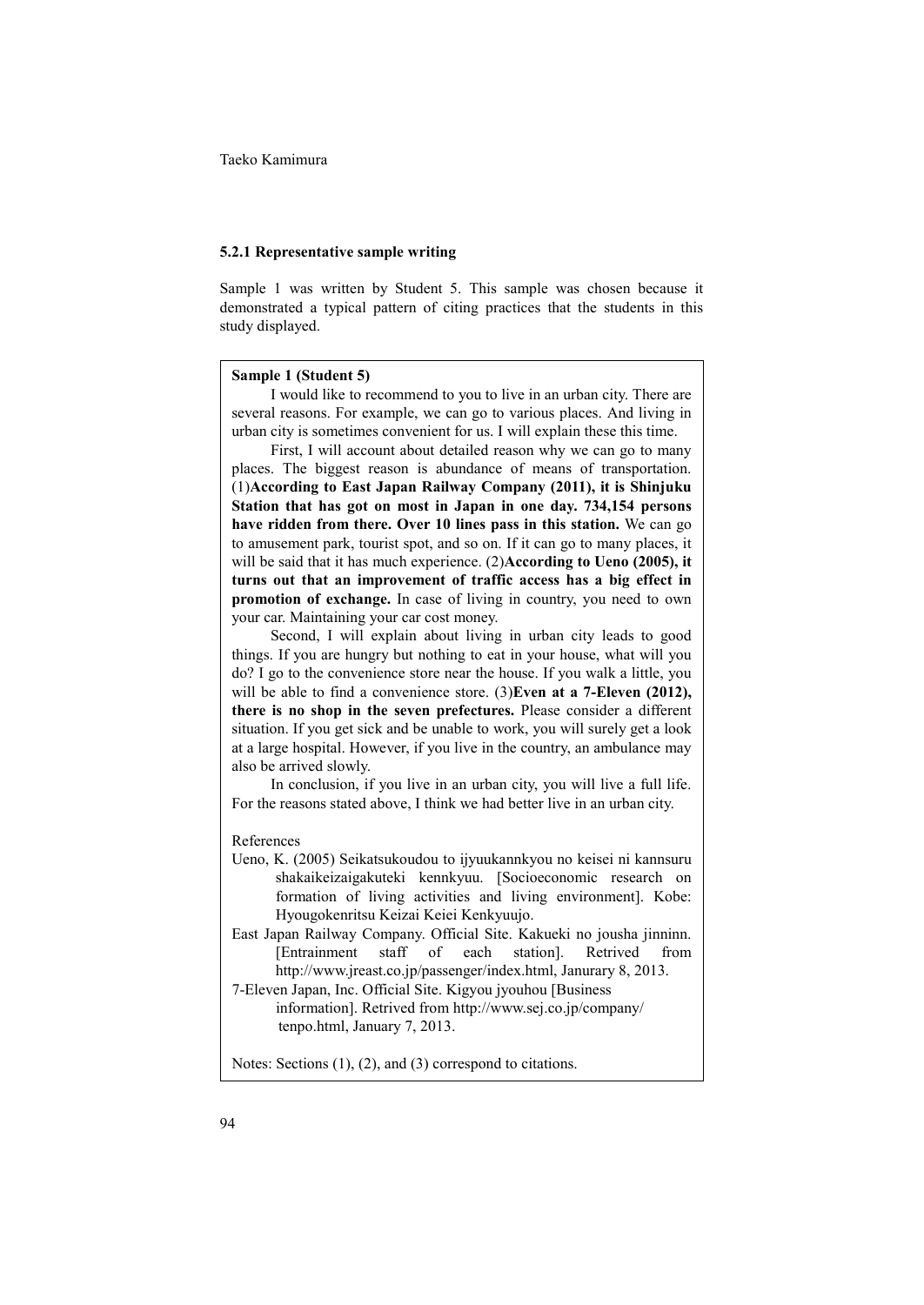Sample 1 demonstrates both effective and ineffective uses of source materials. In the second paragraph, Student 5 draws on two sources. The first source is the official website of East Japan Railway Company, which can be considered to be a credible source written in Japanese. She uses data, i.e., the number of passengers and trains coming to and going from Shinjuku Station, shown on this website. The second source is a book written in Japanese by a professor in economics, and therefore, can be counted as credible. Here she uses a verbatim translation of a sentence from this source book in Japanese. The two source texts are introduced by a phrase "according to," which is also frequently used by many other students in this study. A typical citation pattern that the students employed was: to use (1) "according to" followed by (2) an author's name and a publication year, and (3) a verbatim English translation from a Japanese source text or a direct quotation from an English source material. This pattern seems to be the simplest, and therefore, the most accessible means for the students to rely on because it requires no syntactic alternations of the original text when they integrate it into their own writing. Only a few students used reporting verbs such as "state" and "argue" when they introduced others' texts.

Although Student 5 uses two source materials effectively in the second paragraph, her use of an outside text in the third paragraph is not satisfactory. The third source she draws on is the official website of Seven-Eleven, Japan. This source can be classified as a credible online material. She writes in her essay that there are no Seven-Eleven convenience stores in seven prefectures in Japan. Unfortunately, she does not mention from which source this information is taken although the source is listed in a reference section. This case can be considered to be an unintentional borrowing of an outside source.

All the sources are shown in a reference section according to the APA style. However, the sources are not listed in the alphabetical order, but instead, in the Japanese syllabary (*aiueo*) order. Thus, effective and ineffective citation behaviors coexist in Sample 1.

# **6 Conclusion**

This study aimed at clarifying Japanese university EFL students' citation behaviors when they produce argumentative writing. The results of the analysis revealed that the students tended to:

- (1) Rely on Japanese, rather than English, sources;
- (2) Distinguish credible from non-credible sources;
- (3) Favor books and online materials as sources;
- (4) Use data as well as direct quotations and verbatim translations as citing strategies;
- (5) Properly cite sources in their own essays; and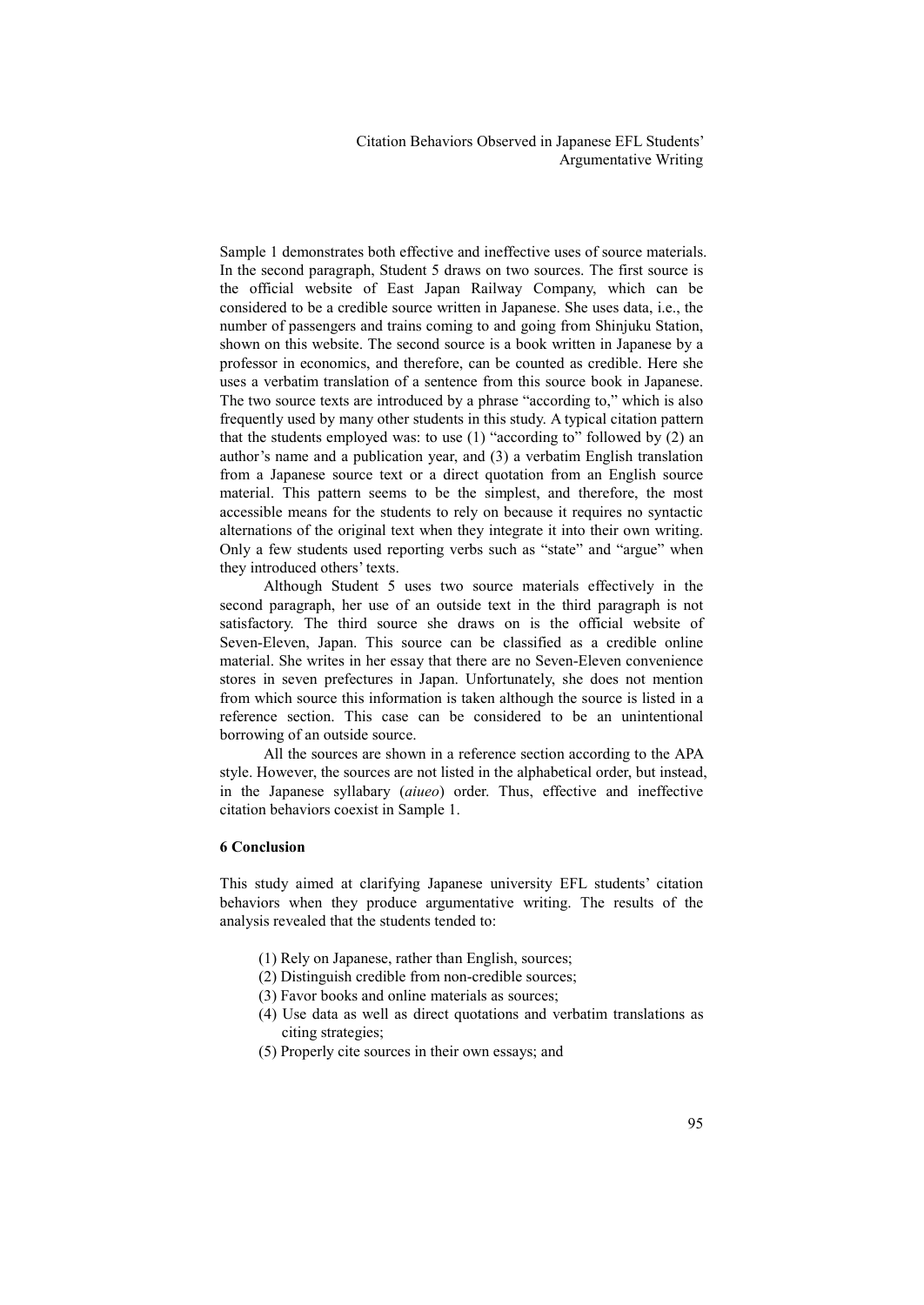#### (6) List sources in a reference section.

 These results offer several pedagogical implications. First, integrating source texts into one's own writing requires a sophisticated reading and writing academic skills; therefore, the collaboration of reading and writing activities need to be emphasized. Students need to be first given various reading materials as input. By doing so, the students could develop reading skills to cope with English, rather than Japanese, source materials. At the same time, they could learn how outside sources are introduced and integrated into texts in different ways. In writing activities as output, the students need to practice various citing strategies, other than the simple pattern of "according to  $+$  an author's name + a direct quotation or a verbatim translation." After the students mastered this basic pattern, a teacher needs to teach how to use appropriately reporting verbs such as "state" and "argue" to create stylistic variation in the students' writing. However, care should be taken when teaching reporting verbs because the use of reporting verbs requires syntactic alternation of the original text (Petrić, 2012). More advanced strategies, such as paraphrases and summaries, were rarely observed among the students in this study. The students could develop paraphrasing and summarizing skills through an activity called dicto-comp where a teacher reads a passage aloud and the students listen to it and reproduce it in their own words, usually by discussing the content of the passage together. In this activity, not only reading and writing skills but also listening and speaking skills are integrated.

 Second, as was shown in Sample 1, the students demonstrated both effective and ineffective citation behaviors. Integrating others' words and ideas into one's own text is never an easy task. It requires time and effort on the part of student writers. As Bloch (2001) claims, simply judging every instance of students' misuse of an original source as plagiarism is too simplistic. Instead, it is more important to situate each student writer at a different developmental stage in terms of discourse competence. As students develop as academic writers, they gradually master not only grammar and vocabulary (i.e., grammatical competence) but also citation conventions demanded in each academic discipline (i.e., discourse competence).

Third, the second most frequently used source was online materials. In today's society which is characterized by rapid advancements in information technology, the existence of online source materials cannot be ignored. As is shown by the fact that the latest edition of the APA manual (2009) spend only a limited number of pages for explaining how to refer to online materials, academic fields are not yet ready for providing students with appropriate instruction in the use of online texts. Outside source borrowing is frequently seen in the texts where various texts are interconnected by hyperlinks, and therefore, where authorship is blurred (Bloch, 2001). Students will be confused unless more precise citation rules for online sources are designated.

The present study has several limitations. The number of participants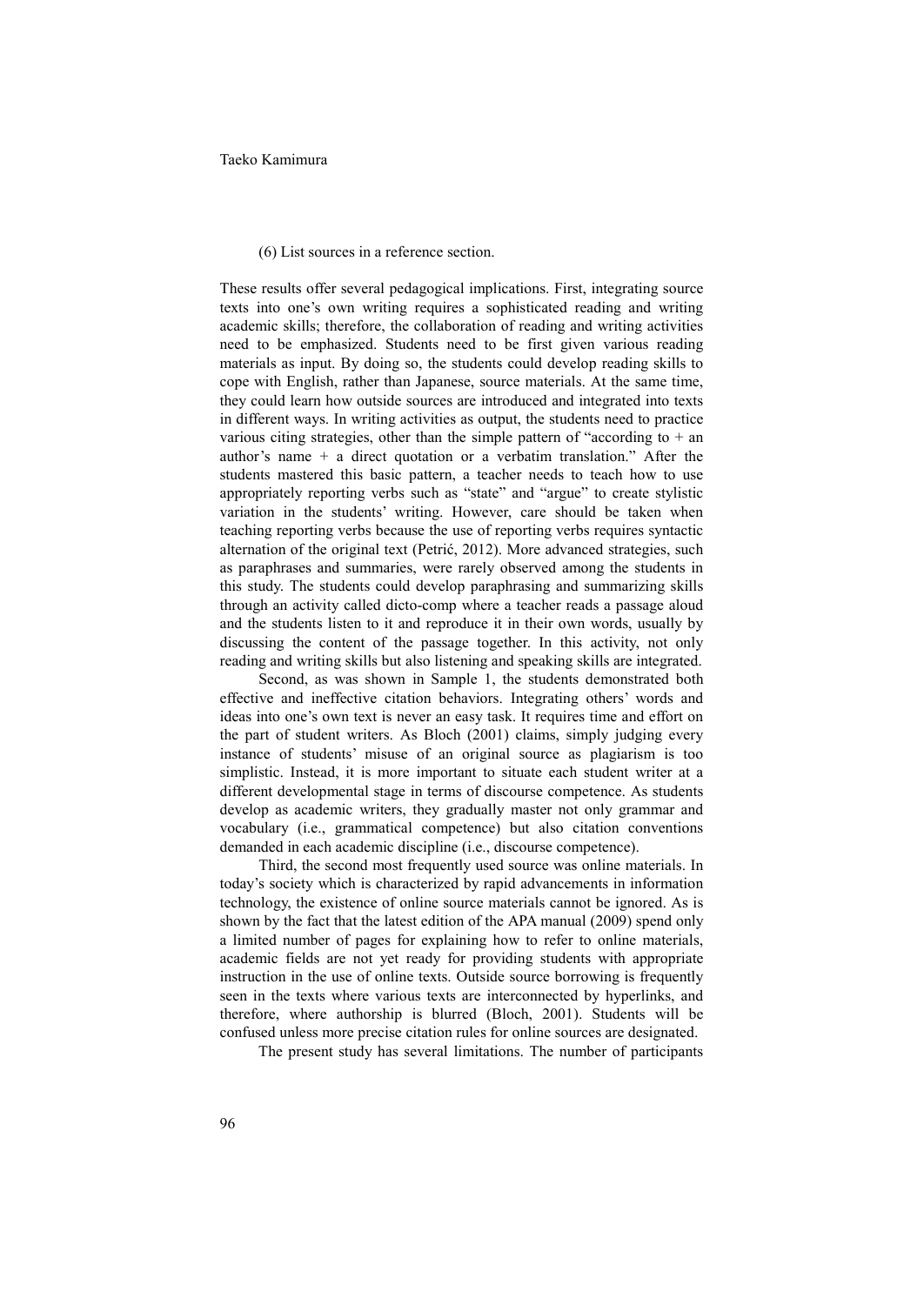was small. Only the students at the intermediate EFL proficiency level participated in the study. The writing assignment was limited to producing argumentative writing on a specific topic. If a larger number of students, either at the lower or higher level of EFL proficiency, had produced a different type of writing, such as a research paper, different results might have been obtained. Success in academic writing depends on whether a writer can appropriately use outside source materials. Future studies are definitely needed to confirm the present results.

# **References**

- American Psychological Association (Ed.). (2010). *Publication manual of the American Psyhological Association* (6th ed.). Washington, DC: American Psychological Association.
- Bailey, S. (2006). *Academic writing: A handbook for international students*. (2nd ed.). London: Routledge.
- Bloch J. (2001). Plagiarism and the ESL student: From printed to electronic texts. In D. Belcher & A. Hirvela (Eds.), *Linking literacies: Perspectives on L2 reading-writing connections* (pp. 209-228). Ann Arbor: The University of Michigan Press.
- Li, Y., & Casanave, C. P. (2012). Two first-year students' strategies for writing from sources: Patchwriting or plagiarism? *Journal of Second Language Writing*, *21*, 165-180.
- Dryden, L. M. (1999). A distant mirror or through the looking glass? Plagiarism and intellectual property in Japanese education. In L. Buranen & A. M. Roy (Eds). *Perspectives on plagiarism and intellectual property in a postmodern world* (pp. 75-85). Albany: State University of New York Press.
- Howard, R. M. (1995). Plagiarism, authorships, and the academic penalty. *College English*, *57,* 788-806.
- Hyland, K. (1999). Academic attribution: Citation and the construction of disciplinary knowledge. *Applied Linguistics*, *20*, 267-341.
- Kamimura, T. (2013). The effects of integrated EFL instruction on Japanese EFL students' ability to produce argumentative writing. *KATE Journal*, *27*, 155-168.
- Pecorari, D., & Shaw, P. (2012). Types of student interrtextuality and faculty attitudes. *Journal of Second Language Writing*, *12*, 149-164.
- Pennycook, A. (1994). The complex contexts of plagiarism: A reply to Deckert. *Journal of Second Language Writing*, *3*, 277-284.
- Petrić, B. (2012). Legitimate textual borrowing: Direct quotation in L2 student writing. *Journal of Second Language Writing, 12*, 102-117.
- Polio, C., & Shi, L. (2012). Perceptions and beliefs about textual appropriation and source use in second language writing: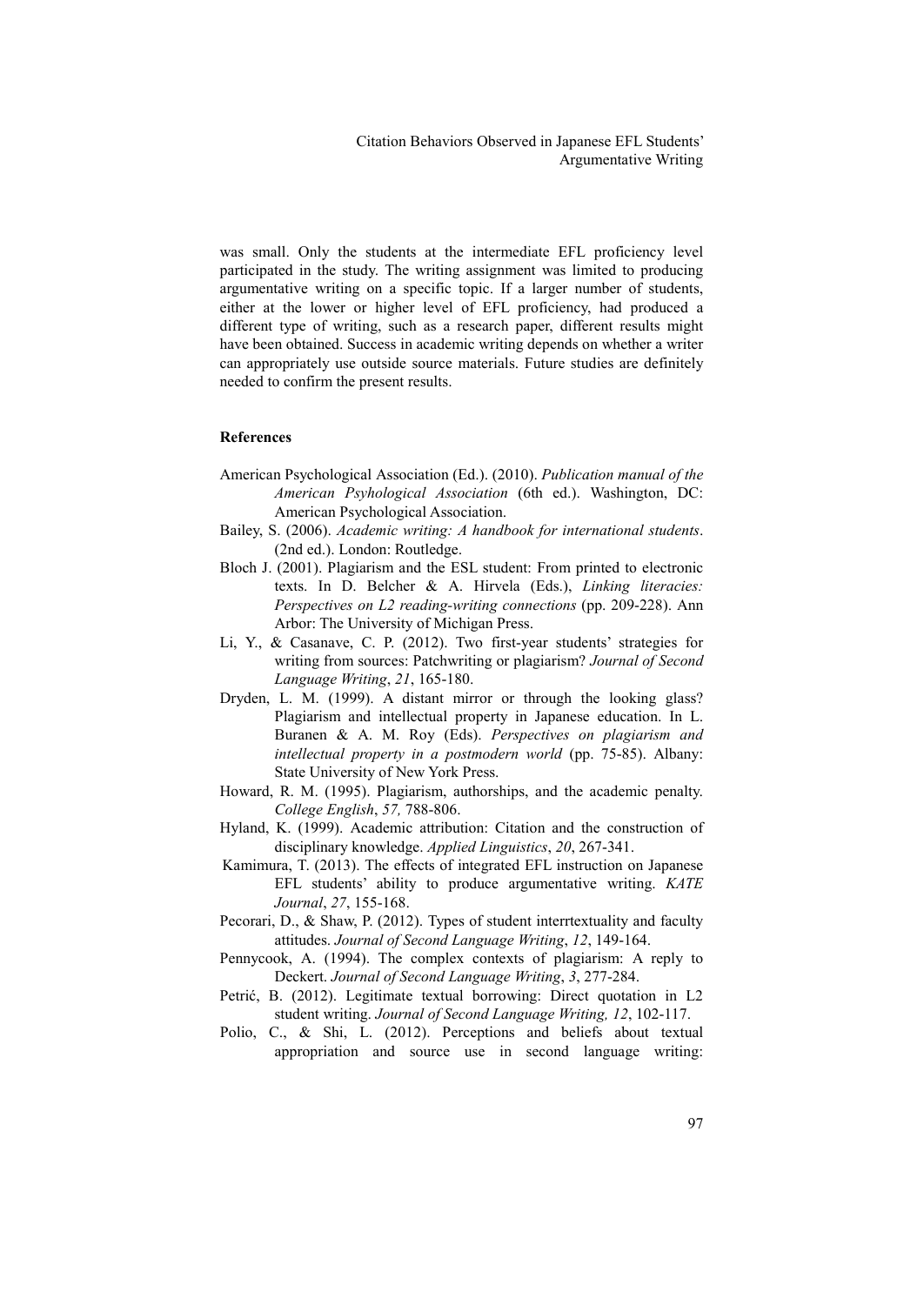Introduction. *Journal of Second Language Writing*, *21*, 95-101.

- Rinnehart, C., Kobayashi, H. (2005). Borrowing words and ideas. *Journal of Asian Pacific Communication*, *15*(1), 31-56.
- Scollon, R. (1994). As a matter of fact. The changing ideology of authorship and responsibility in discourse. *World Englishes*, *13*, 33-46.
- Shi, L. (2012). Rewriting and paraphrasing source texts in second language writing. *Journal of Second Language Writing*, *21*, 134-148.
- Tajino, A., Steward, T., & Dalsky, D. (Eds.). (2010). *Writing for academic purposes*. Tokyo: Hituzi Shobou.
- Takeuchi, O., & Mizumoto, A. (2012). *Gaikokugo kyouiku handbook* [Handbook for research in foreign language teaching]. Tokyo: Shohakusha.

Taeko Kamimura Senshu University 2-1-1, Higashimita, Tama-ku, Kawasaki, Kanagawa, 214-8580 Japan Phone: +81-(0)44-911-1061 Fax: +81-(0)44-911-0467 E-mail: taekok@isc.senshu-u.ac.jp

Received: February 6, 2014 Revised: July 2, 2014 Accepted: July 20, 2014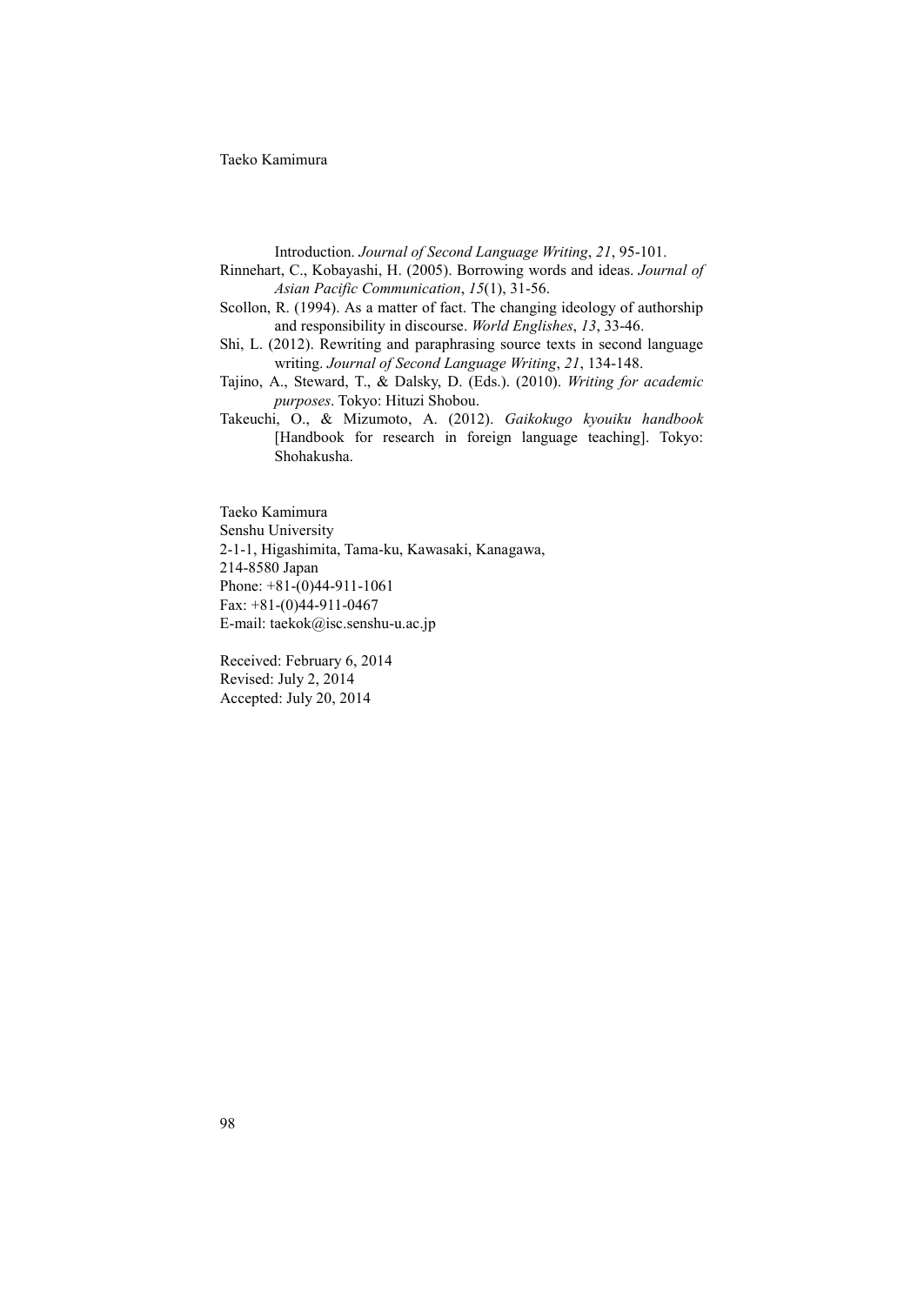# **Appendix Examples of Citing Strategies**

# **(1) Use of data**

According to Central Research Services, people who have cell phone in Japan account for 65 percent. In the urban area, the rate is 74 percent and in the country it is 59 percent. (Student 1)

Original text: Data presented in a table.

# **(2) a) Direct quotation**

Léautier (2006) states that "We see that cities of more-globalized offer more choices to their residents, including private cars, trains or trams, bicycles, or a commute on foot." (p. 73) (Student 17)

# **b)Verbatim translation**

 According to Ueno (2005), it turns out that an improvement of traffic access has a big effect in promotion of xchange. (Student 5)

Original text: 交通アクセスの改善が交流の促進に大きな効果を持 つことが分かる。

# (3) **Paraphrase**

According to Garling and Steg (2007), Co and benzene,  $NO<sub>2</sub>$  and PM of rural road are less than urban road. (Student 18)

Original text: Concentrations are lower on rural roads than on urban road [, and] the difference is especially great for CO and benzene, and much less pronounced for NO2 and PM.

# (4) **Summary**

According to the homepage of Enviromental Restoration and Conservation Agency, toxic substances such as  $N<sub>OX</sub>$  are discharged from a car, a factory, etc. These substances have a bad influence on human body, and people may become sick. (Student 13)

Original text: 気 汚染物質とは一般的に、これまで規制の対象と されてきた窒素酸化物(No<sub>x</sub>)や硫黄酸化物(SO<sub>x</sub>)などをはじ めとする、大気中に存在する有害な物質および物質群の総称 す。…. 窒素酸化物 (Nox) は、燃料を高温で燃やすことで、燃 料中や空気中の窒素と酸素が結びついて発生します。工場や火 力発 電所、自動車、家庭など発生源は多様です。都市部の自動 車から排出される窒素酸化物(Nox)による大気汚染が問題とな り、現在も排出ガス規制などにより排出量を減らす努力が続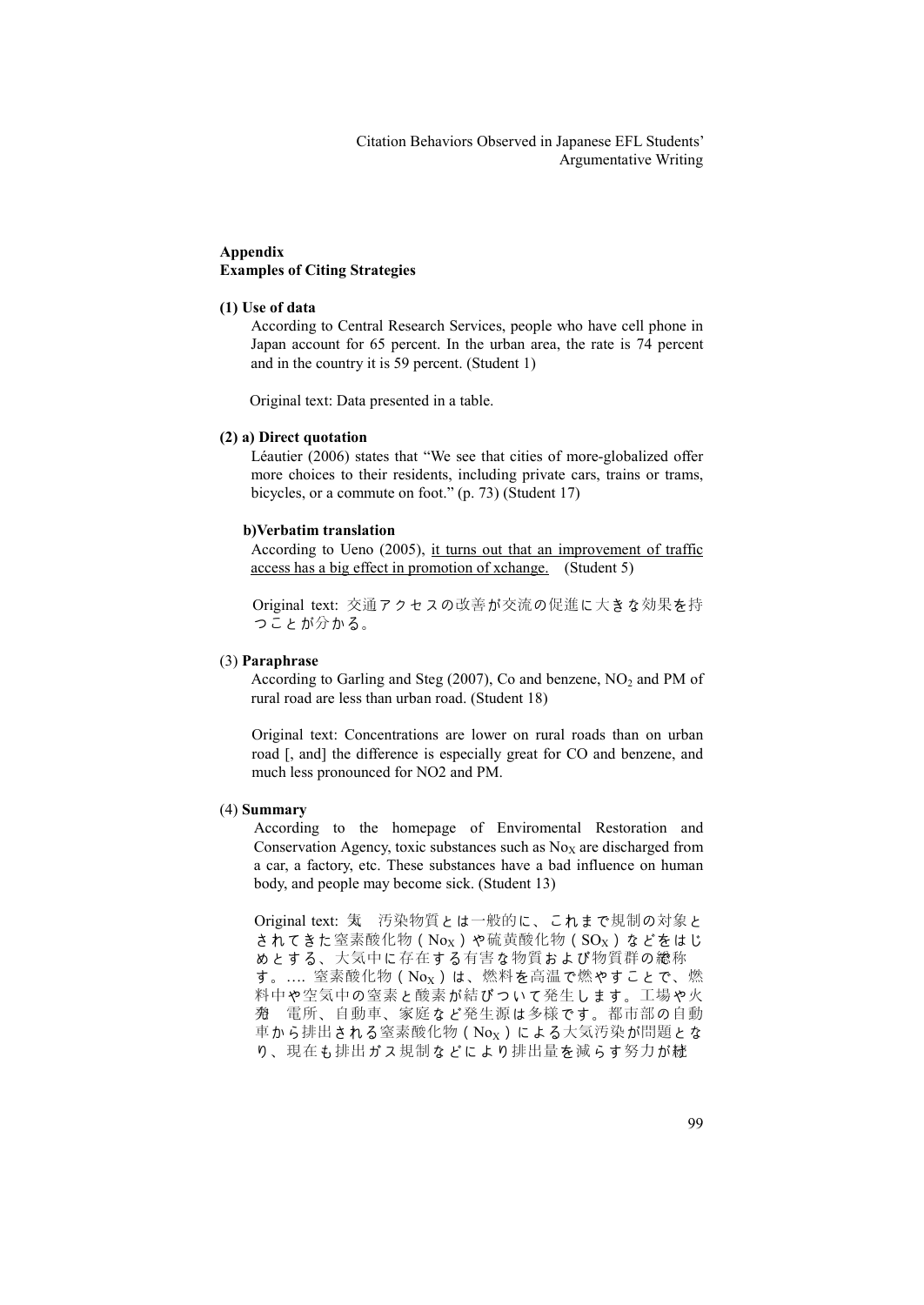られています。高濃度の二酸化炭素 (NO2)は、のど、気管、肺 などの呼吸器に悪影響を与えます。

#### (5) **Patchwork**

Urban city and country, each has good points and I think (1)which we choose is greatly influenced by where we grew up….

 First, urban city is blessed with so much good opportunities. (2)Some people say that "Urban city's life is rich in matter, but it lacks sprit." I don't agree with this opinion. Urban city provides many services and chances which suit everyone's own needs, for example (3)traffic. Urban city has much more convenient train services, highway and so on than country. Having many transport facilities is very important thing. Let's think about a case with a prerequisite which you don't have a car or a license. In an emergency, if you are in urban city, you can use many transport facilities like train, bus and taxi, finally you can rush to the scene, but (4)if you are in country, you can use only one train or bus per hour. If the emergency is a matter of life and death, I refuse to guess the final in case of country.

(Student 15) (Underlined parts are included in Student 15's essay without crediting the author and used as if they were her own ideas.) Original text: The underlined parts in Student 15's essay correspond to the underlined parts in the original text below.

Original text: さて皆さんは住むなら「都会」と考えているのでし ょうか、それとも「田舎」でしょうか。「田舎はたまに遊び行くの には、とっても良いところだと思うけれど、毎日の生活を考え るとやっぱり都会の方が便利」(女性 20代、東京都)、「都食 人ごみで嫌な面もあるけど、いざというとき何でもあるし安心」 (女性 30 代、神奈川県)など、「住むなら都会派」と回答した方  $\hat{\phi}$ が全体 34.5%。その一方、(1)「精神的に豊かであることが私に とっての『理想的な暮らし』。物質的に豊かなだけの都会には、 あまり魅力を感じない」(男性 20代、北海道)、「鄱 は人が多 くて疲れる。田舎は何もないけどそれがいい・・・」など、「住 むなら田舎派」という声 39.5%を数え、「都会派」と「田舎派」が ほぼ半々に分かれる結果となりました。…

では「都会暮らし」、また「田舎暮らし」の良い点について、具 体的に見てみることにしましょう。まず「都会暮らし」の良い点 について伺ってみたところ、最も回答が多かったのは(2)「交通の 便が良い」(86.6%)でした。「都会は暮らしづらいと思われが ちですが、(3)電車がくまなく走っているので移動に便利」(女性 30 代、東京都)など、バス、電車や地下鉄網が所狭しと張り巡 らされている都会では、どこへ行くにもアクセスが良く、待ち 時間が少なく、また深夜まで交通機関が動いていることから、 実質的に自家用車を必要せずとも生活ができる社会と言えます。